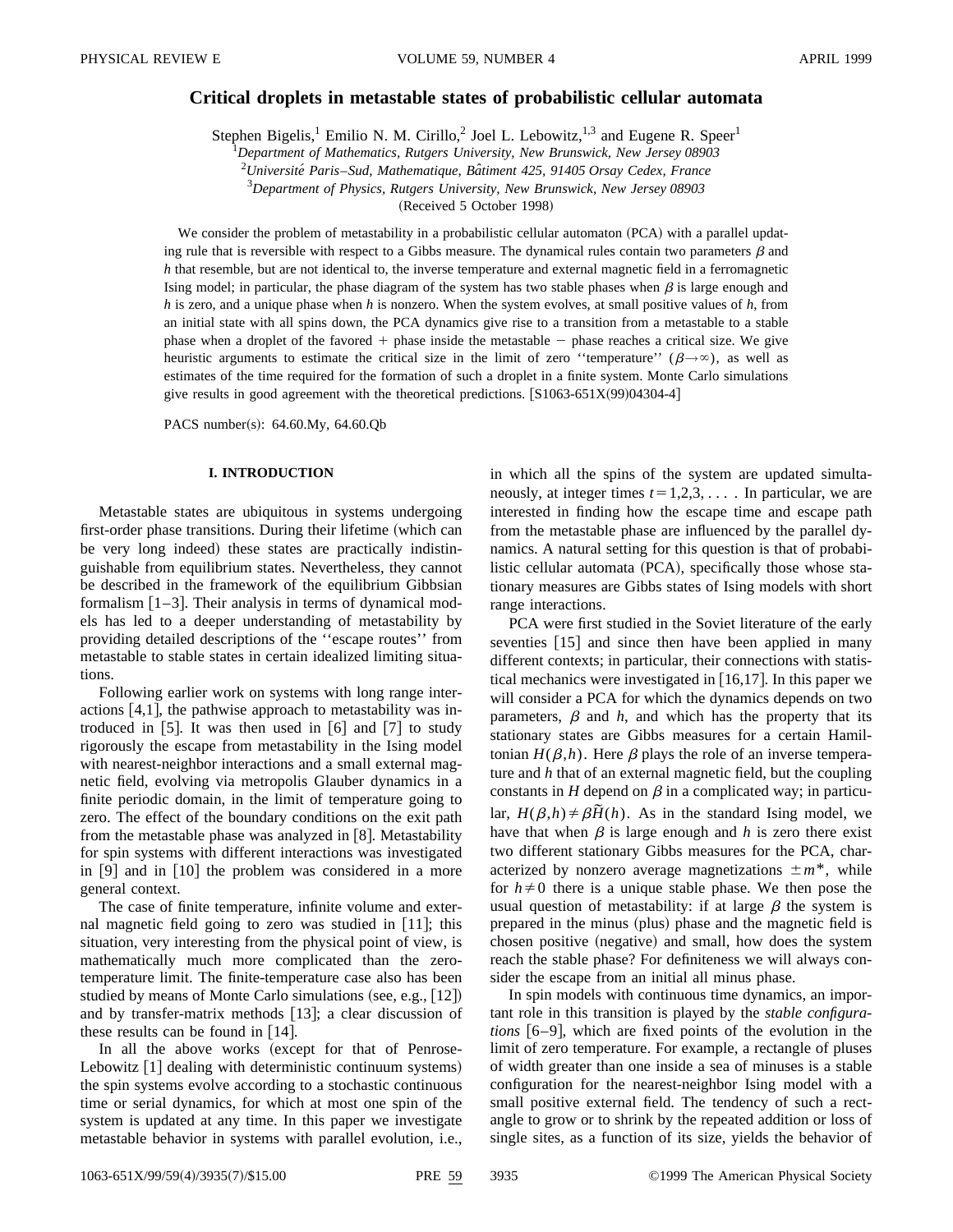the exit from the metastable state. In the PCA discussed below all configurations are accessible at a single updating. Nevertheless, we will argue that, for large  $\beta$ , the only configurations relevant for the description of the exit from the metastable phase are those in which the plus phase is inside well separated rectangles in the minus sea. We then discuss quantitatively the growth and shrinkage of such droplets and compare our theoretical prediction with results of Monte Carlo simulations.

In Sec. II we define our model and show that it undergoes a phase transition at low temperature, and in Sec. III describe the specific model on which we will focus in the balance of the paper. We discuss our heuristics on the critical behavior of droplets in Sec. IV, and compare theoretical and Monte Carlo results in Sec. V. Section VI is devoted to some brief conclusions.

### **II. DESCRIPTION OF THE GENERAL PCA MODEL**

Let  $\Lambda$  be a *d*-dimensional torus containing  $L^d$  lattice sites, i.e.,  $\Lambda \subset \mathbb{Z}^d$  is a cube containing  $L^d$  points and having periodic boundary conditions. At each site  $x \in \Lambda$  there is spin variable  $\sigma(x) = \pm 1$ ; the space  $\{1, -1\}^{\Lambda}$  of configurations is denoted by  $\Omega$ .

To define the dynamics of the model we introduce the discrete time variable  $n=0,1,...$  and denote by  $\sigma_n$  the system configuration at time *n*. All the spins are updated simultaneously and independently at every unit time; the conditional probability that the spin at site *x* takes value  $\tau$  at time *n*, given the configuration at time  $n-1$ , is

$$
\text{Prob}[\sigma_n(x) = \tau | \sigma_{n-1}] = p_x(\tau | \sigma_{n-1})
$$

$$
= \frac{1}{2} \left[ 1 + \tau \tanh \beta \left( \sum_{y \in \Lambda} K(x - y) \sigma_{n-1}(y) + h \right) \right].
$$

$$
(1)
$$

Thus the time evolution is a Markov chain on  $\Omega$  with nonzero transition probabilities  $P_{\Lambda}(\eta|\sigma)$  given by

$$
P_{\Lambda}(\eta|\sigma) = \prod_{x \in \Lambda} p_x(\eta(x)|\sigma), \quad \forall \sigma, \eta \in \Omega.
$$
 (2)

The coupling is of finite range  $K(z)=0$  if  $|z|>z_0$ , with  $z_0 \leq L$  and typically  $z_0 \leq L$ ] and the coupling constants  $K(z)$ will be held fixed throughout our discussion. The parameters  $\beta$  and  $h$  play the role of inverse temperature and external magnetic field, respectively, as discussed above. Note that for large  $|h|, \sigma_n(x) = \text{sgn}(h)$  with high probability, while for large positive  $\beta$ ,  $\sigma_n(x) = \text{sgn}[\Sigma_x K(x-y)\sigma_{n-1}(y)+h]$  with high probability.

We say that a probability measure  $\rho(\sigma)$  on the configuration space  $\Omega$  is *stationary* for the PCA if and only if it remains invariant under the dynamics, i.e., iff  $\sum_{\sigma} P_{\Lambda}(\eta|\sigma)\rho(\sigma) = \rho(\eta)$ . By the general theory of Markov processes there exists, for any  $\beta$ ,  $h$ , and  $\Lambda$ , a unique stationary measure  $\nu_{\Lambda}^{\beta,h}$  for the PCA. We say that the PCA is *reversible* with respect to a measure  $\rho$  iff

$$
P_{\Lambda}(\eta|\sigma)\rho(\sigma) = P_{\Lambda}(\sigma|\eta)\rho(\eta), \quad \forall \sigma, \eta \in \Omega.
$$
 (3)

Summing Eq. (3) over  $\sigma$  shows that any  $\rho$  satisfying Eq. (3) is stationary for the PCA; the opposite need of course not be true. It is, however, straightforward to check that if  $K(z)$  $= K(-z)$  then the process (2) is reversible with respect to the measure

$$
\nu_{\Lambda}^{\beta,h}(\sigma) = Z^{-1} \prod_{x \in \Lambda} e^{\beta h \sigma(x)} \cosh \left[ \beta \left( \sum_{y} K(x - y) \sigma(y) + h \right) \right], \tag{4}
$$

where *Z* is a normalization constant. To see this one simply notes that  $p_x[\eta(x)|\sigma]$  can be written as

$$
p_x[\,\eta(x)|\sigma] = \frac{1}{2} \frac{\exp[\,\beta h \,\eta(x) + \beta \Sigma_y K(x-y) \,\eta(x)\sigma(y)]}{\cosh \beta [\,\Sigma_y K(x-y)\sigma(y) + h]}.\tag{5}
$$

The measure  $(4)$  must of course be the unique stationary measure referred to above. From Eq.  $(4)$  it is clear that  $\nu_{\Lambda}^{\beta,h}(\sigma)$  is a Gibbs measure for a Hamiltonian  $H(\beta,h)$  with (generally many spin) interactions of finite range, which by our assumptions are independent of  $\Lambda$ :

$$
H(\beta, h)(\sigma) = -\beta h \sum_{x} \sigma(x)
$$
  
-
$$
\sum_{x} \ln \left[ \cosh \beta \left( \sum_{y} K(x - y) \sigma(y) + h \right) \right].
$$
  
(6)

Hence taking the limit  $\Lambda \nearrow \mathbb{Z}^d$  yields a Gibbs measure  $\nu^{\beta,h}$ for *H* that is stationary for the PCA on **Z<sup>d</sup>** , defined by the natural extension of the Markov process  $(2)$  to  $\mathbb{Z}^d$ .

The stationary measures for the infinite volume PCA need of course no longer be unique. It is known in general, however, that if one stationary translation invariant (or periodic) measure is Gibbsian, then all such measures are Gibbsian for the same Hamiltonian  $[18]$ . Hence to find all translation invariant stationary states of our PCA we need only investigate translation invariant Gibbs states for  $H(\beta,h)$ . Such an investigation begins with the ground states of the Hamiltonian. For the model considered here it is easy to see from Eq.  $(6)$ that if  $K(z) \ge 0$  for all *z*, and if the set of  $K(z)$  that are nonzero is not chosen in a very special way, then for  $h=0$ there are exactly two ground states of  $H(\beta,h)$ , +1, in which  $\sigma(x)=1$  for all *x*, and  $-\underline{1}$ , in which  $\sigma(x)=-1$  for all *x*, while for  $h \neq 0$  there is only one ground state. It then follows from the Pirogov-Sinai theory [19] that for  $d \ge 2$  and  $\beta$  sufficiently large there will be in general two extremal translation invariant Gibbs measures for  $h=0$  and a unique such measure for  $h \neq 0$ . By the argument above, the same conclusion holds for stationary states of the infinite volume PCA. We are thus in exactly the same setup as in the familiar ferromagnetic Ising model. We remark that although we are not dealing here with pair interactions, or even exclusively ferromagnetic interactions, it is easy to see that the measures  $(4)$  satisfy both the FKG  $[20]$  and GKS  $[21]$  inequalities.

We may now pose the paradigm question of metastability: if we prepare the system in the starting configuration  $-1$  and take *h* to be small and positive, how quickly and in what manner does the PCA reach its stationary measure? We want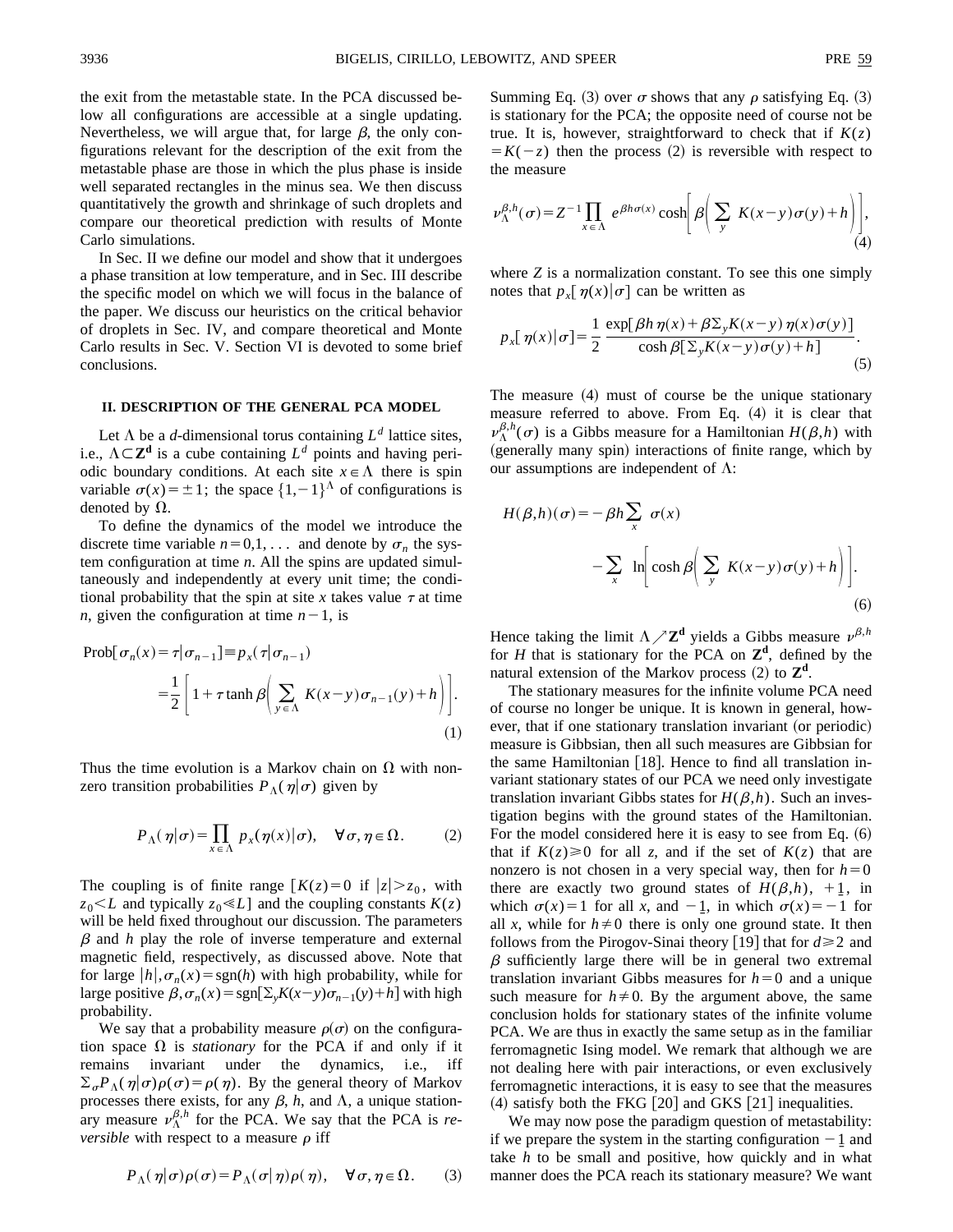to answer this question in the limit of  $\beta \rightarrow \infty$ , with  $\Lambda$  and *h* fixed, in which the stationary state is  $+1$ , and hence may formulate the first part of the problem as that of estimating the first hitting time  $\tau_{+1} = \inf\{n \ge 0 : \sigma_n = +1\}$ , in the limit  $\beta \rightarrow \infty$ , when the system is prepared in  $\sigma_0 = -1$ . To answer the second part of the question, we need to describe the path that the system follows to reach  $+1$ ; typically, such a path will involve the necessity of passing through one of a small number of critical configurations.

As in the case of continuous (or serial) dynamics, the first problem is to understand the behavior of the ''stable'' configurations, that is, to estimate the probability that a stable configuration will grow or shrink. Rather than discussing this problem in general terms, we shall now focus on a specific model.

# **III. A SPECIAL MODEL**

For the rest of this paper we will focus on one special model from among those specified by  $(1)$ : the twodimensional model ( $d=2$ ) with  $K(z)=1$  for  $z \in A_0$  and  $K(z) = 0$  otherwise, where  $A_0 = \{0, \pm e_1, \pm e_2\}$  is the set consisting of the origin and its four nearest neighbors. Thus the probability distribution of the spin  $\sigma_n(x)$  is determined by the spins at time  $n-1$  at the five sites in a cross centered at *x*. According to Eq. (4), the stationary measure  $v_{\Lambda}^{\beta,h}$  of this system will then be

$$
\nu_{\Lambda}^{\beta,h}(\sigma) = Z^{-1}(\beta;\Lambda)
$$
  
 
$$
\times \exp\left(-\sum_{x \in \Lambda} U_x(\sigma;\beta,h) + \beta h \sum_{x \in \Lambda} \sigma_x\right), \quad (7)
$$

where  $U_x(\sigma;\beta,h) = U_0(\tau_{-x}\sigma;\beta,h)$  with  $\tau_x$  the shift operator (with periodic boundary conditions on  $\Lambda$ ) and

$$
U_0(\sigma;\beta,h) = -\sum_{A \subset A_0} J_{|A|}(\beta,h)\sigma(A)
$$
  
= 
$$
-\ln \cosh \left[\beta \sum_{y \in A_0} \sigma(y) + \beta h\right],
$$
 (8)

with  $\sigma(A) = \prod_{y \in A} \sigma(y)$  for any  $A \subset \Lambda$ . The six coefficients  $J_{|A|}(\beta,h)$  are determined by the six values which the  $\sum_{y \in A_0} \sigma(y)$  can take. For  $h=0$  only even values of  $|A|$  occur, and we find

$$
U_0(\sigma;\beta,0) = -J_0(\beta,0) - J_2(\beta,0) \sum_{\{x,y\} \subset A_0} \sigma_x \sigma_y
$$
  
- 
$$
-J_4(\beta,0) \sum_{\{x,y,z,w\} \subset A_0} \sigma(x) \sigma(y) \sigma(z) \sigma(w),
$$
  
(9)

with

$$
J_0(\beta,0) = \frac{1}{16} \ln[(\cosh 5\beta)(\cosh 3\beta)^5(\cosh \beta)^{10}] \ge 0,
$$
\n(10)

$$
J_2(\beta,0) = \frac{1}{16} \ln[(\cosh 5\beta)(\cosh 3\beta)/(\cosh \beta)^2] \ge 0,
$$
\n(11)

$$
J_4(\beta,0) = \frac{1}{16} \ln[(\cosh 5\beta)(\cosh \beta)^2/(\cosh 3\beta)^3] \le 0.
$$
 (12)

The pair interactions are thus ferromagnetic while the fourspin interactions are not, so the usual conditions for GKS inequalities are not satisfied.

# **IV. TIME EVOLUTION**

We shall first give a heuristic argument showing that the important configurations for exiting from the metastable state in the PCA are, as for the usual Glauber dynamics, isolated rectangles of pluses of minimum width two. We shall then describe, again on a heuristic level, the growth and shrinkage of one such rectangle. We find a critical value  $l^*(h)$ , for *h*  $\leq$ 1, for the length *l* of the smaller side of the rectangle such that, in the limit  $\beta \rightarrow \infty$ , all rectangles with  $l \lt l^*(h)$  will shrink to zero  $\lceil$  except for some special values of  $h$ , for which the condition is  $l < l^*(h) - 1$  while those with  $l \ge l^*(h)$  will grow, resulting in an escape from the metastable state.

Let us begin by comparing Glauber dynamics—realized via the metropolis algorithm, as is usual in questions of metastability—with the PCA dynamics considered above, focusing on differences which are relevant when *h* is small and  $\beta$  is very large. The former, for a spin system with Hamiltonian  $\tilde{H} = \tilde{H}(h)$  and inverse temperature  $\beta$ , proceeds by spin flips at single sites, with the rate  $c(x; \sigma)$  at site *x* in configuration  $\sigma$  given by

$$
c(x; \sigma) = \begin{cases} 1, & \text{if } \widetilde{H}(\sigma^x) \leq \widetilde{H}(\sigma), \\ \exp \beta[-\widetilde{H}(\sigma^x) + \widetilde{H}(\sigma)], & \text{if } \widetilde{H}(\sigma^x) > \widetilde{H}(\sigma), \end{cases}
$$
(13)

where  $\sigma^x$  is the configuration obtained from  $\sigma$  by flipping the spin at site *x*:

$$
\sigma^{x}(y) = \begin{cases}\n-\sigma(y), & \text{for } y = x, \\
\sigma(y), & \text{for } y \neq x.\n\end{cases}
$$
\n(14)

Since  $c(x;\sigma)$  depends only on  $\beta[\tilde{H}(\sigma^x) - \tilde{H}(\sigma)]$  and is independent of  $\beta$  if  $\tilde{H}(\sigma^x) \leq \tilde{H}(\sigma)$ , the dynamical landscape is determined entirely by the function  $(\beta H)(\sigma)$ , and the *stable configurations*, i.e., those invariant under the dynamics in the limit  $\beta \rightarrow \infty$ , are the local minima of  $\tilde{H}$ .

In contrast, the PCA dynamics permits transitions from one configuration to any other in a single updating; we will see, however, that this distinction will play only a minor role in the analysis of metastability. Recall that the probability of a transition from  $\sigma$  to another configuration  $\eta$  in one time step is given by the product of the probabilities of spin flips at sites where  $\sigma$  and  $\eta$  differ with the probabilities of nonflips at sites where they agree. Probabilities of all possible single site flips are shown in Fig. 1; it is clear that, at large  $\beta$ , certain flips are almost sure to take place, while all others have exponentially small probability. Thus from an arbitrary initial condition we expect a very rapid evolution to a stable configuration, with further change taking place on an exponentially slow time scale, and involving primarily flips of single spins—in fact, on six different exponential time scales, well separated for  $h \leq 1$  and very large  $\beta$ , corresponding to the six slow spin flip processes of Fig. 1. The paral-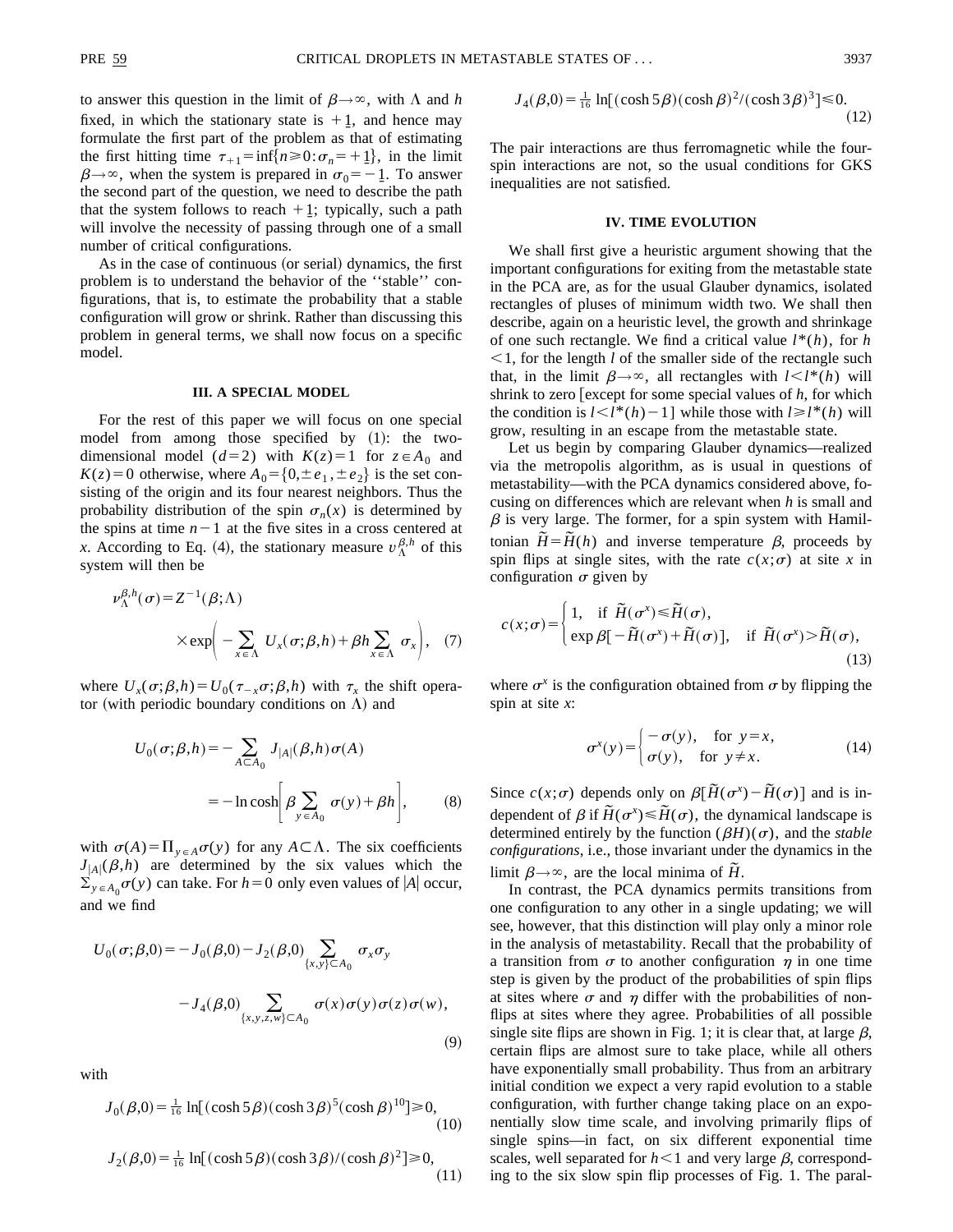

FIG. 1. Probabilities for the flip of the central spin for all possible configurations in the fivespin neighborhood.

lelism of the dynamics is of relevance during the first, rapid, phase, but the analysis of metastability involves the slow, essentially serial, second phase—although in certain cases we must consider the effect of a small number of unlikely single-site events occurring simultaneously.

A second difference is that although, in the PCA dynamics, transitions that lower the energy are generally favored over those that do not, the probability of a transition from  $\sigma$ to  $\eta$  is not specified entirely by the energy difference  $H(\eta;\beta,h) - H(\sigma;\beta,h)$ . In particular, for the specific model introduced in Sec. III, the single-step probability of flipping a spin that agrees with two of its nearest neighbors is exponentially small, even when such a flip is (energetically) favored by the magnetic field, and hence there are pairs of configurations  $\sigma$  and  $\eta$  which differ at a single site but are such that the probability of jumping between them (in either direction) goes to zero as  $\beta \rightarrow \infty$ . This is illustrated in Fig. 1. Consequently there are many more stable configurations for the PCA than for the Glauber dynamics. In fact it is easy to see that any configuration in which the value of the spin at every site agrees with that of at least two of its neighboring sites is stable.

Despite the large number of stable configurations, however, it is rectangular droplets that are important for exit from the metastable state, due to the effect of the most rapid of the ''slow'' single flip processes of Fig. 1. We formalize this as follows. Let  $\hat{\Omega}$  be the set of configurations in which every plus spin agrees with at least two of its nearest neighbors, and define  $T:\hat{\Omega}\rightarrow\hat{\Omega}$  so that  $T\sigma$  is the configuration obtained from  $\sigma$  by flipping all the minus spins with at least two pluses among their nearest neighbors. For any  $\sigma \in \hat{\Omega}$  the sequence of configurations  $T^k \sigma$ ,  $k=0,1,\ldots$ , is nondecreasing, in the sense that  $(T^{k+1}\sigma)(x) \geq (T^k\sigma)(x)$  for all *x*, and hence must reach a fixed point  $\sigma^*$ , in which the set of plus spins forms well separated rectangles (or bands around the torus) inside the sea of minuses. Moreover, if we take  $\sigma$  as the initial condition  $\sigma_0$  of the PCA dynamics, and let  $E_{\sigma}$  be the event that for some *n*,  $\sigma_n = \sigma^*$  and the sequence  $(\sigma_m)$  is increasing for  $0 \le m \le n$ , then it is clear from Fig. 1 that

$$
\lim_{\beta \to \infty} \text{Prob } E_{\sigma} = 1,\tag{15}
$$

and that the time to reach  $\sigma^*$  is typically of order exp 2 $\beta$ (1)  $-h$ ). Thus the path for escape from metastability must pass through configurations in which all the pluses are inside well-separated rectangles.

We do not attempt to discuss the most general situation but instead consider the fate of a single rectangle; we expect that, as for Glauber dynamics  $[6]$ , this is the key element in an analysis of metastability. Let us consider, then, a configuration  $\eta$  for which all spins inside a rectangle of sides *l* and *m* are up and all other spins are down, and suppose for definiteness that  $l \leq m$ . We will say that such an  $l \times m$  droplet is *supercritical* if, starting from  $n$ , the system will reach the configuration  $+1$  before it reaches  $-1$ , with probability that approaches 1 in the limit  $\beta \rightarrow \infty$ ; the droplet is *subcritical* if the reverse is true. We will argue heuristically that if *l*  $\langle 2/h \rangle$  then the droplet is subcritical and if  $l > 2/h$  the droplet is supercritical, while if  $2/h$  is an integer and  $l = 2/h$  then the droplet may either shrink or grow. The *critical length*  $l_h^*$  is the smallest integer such that the droplet is supercritical if *l*  $\geq l_h^*$ ; thus  $l_h^* = \lfloor 2/h \rfloor + 1$ .

A very rough estimate of  $l_h^*$  may be based on energy considerations, with the assumption that if the system starts from a rectangular droplet then the next droplet reached will be one with lower energy. For example, if  $\eta$  contains an *l*  $\times l$  droplet and  $e(l) = H(\eta)$ , one may approximate  $e(l)$  at very large  $\beta$  by writing ln cosh  $\beta x \approx \beta |x|$  in Eq. (8). In this approximation, *e*(*l*) is a parabola, the maximum of which is achieved at  $l = 2/h$ , supporting the result  $l_h^* = \lfloor 2/h \rfloor + 1$  described above.

For a correct calculation of the critical length we must analyze in detail the mechanisms of growth and shrinkage of a rectangular droplet; these are in general similar to those for Glauber dynamics  $[6]$ , although the details are different. We will comment below on the possibilities of making the following heuristic discussion rigorous.

Consider first growth. From Fig. 1 it is clear that a single plus protuberance on one of the four sides of the rectangular is not stable; growth proceeds through the formation of a double protuberance, which then grows "quickly" [i.e., on the time scale  $\exp 2\beta(1-h)$  to complete the additional side. The parallel dynamics permits the double protuberance to form in one time step, as shown in Fig.  $2(a)$ ; the typical time for this process is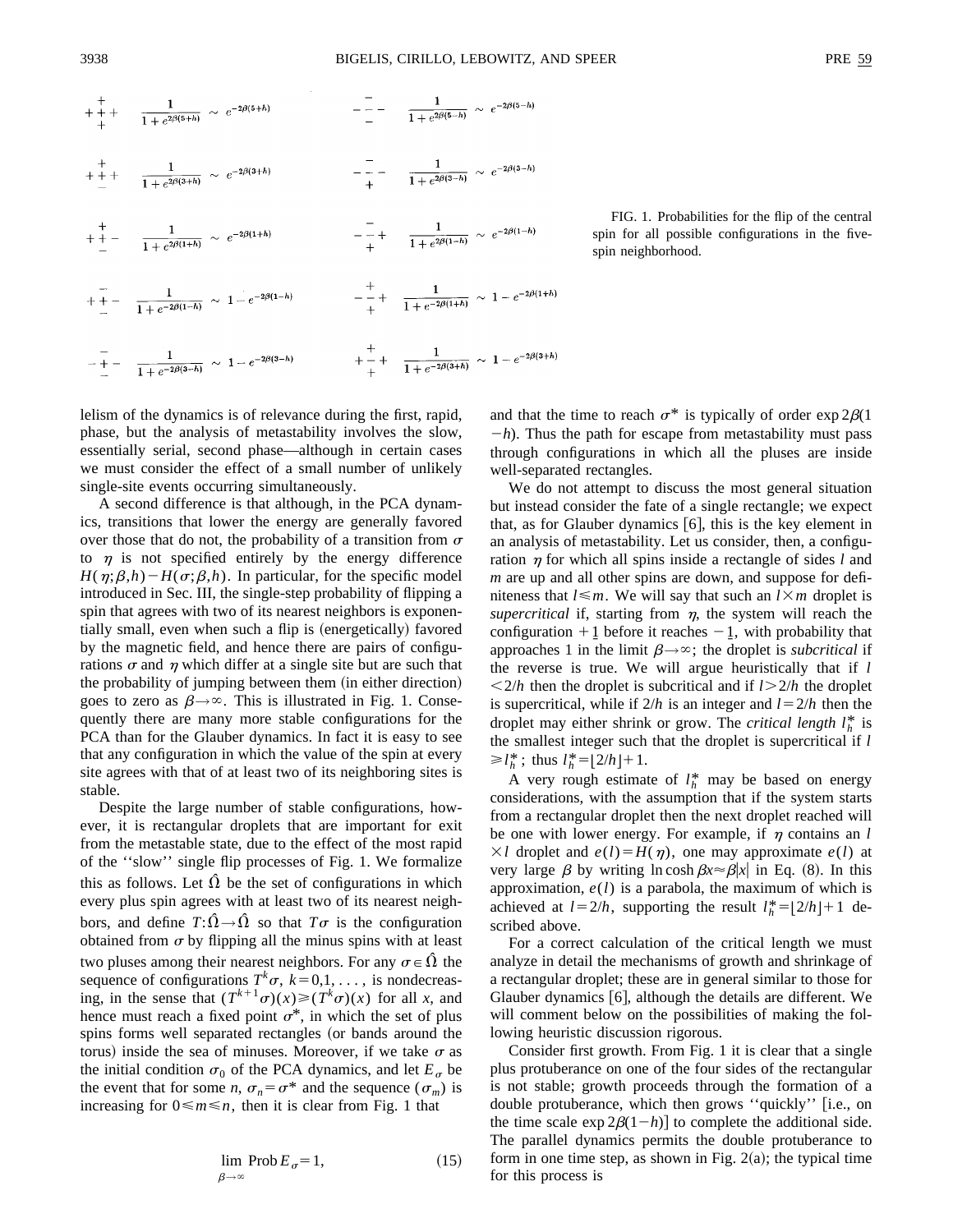

FIG. 2. Growth and shrinking mechanisms: (a) double protuberance growth mechanism, (b) single protuberance growth mechanism, (c) corner erosion.

$$
\tau_{\text{double}} \sim e^{4\beta(3-h)}.\tag{16}
$$

Alternatively, the protuberance can grow in two consecutive time steps, as shown in Fig.  $2(b)$ ; the parallel character of the dynamics enters here as well, since after formation of a single protuberance at the first step there must occur, at the second step, both the persistence of this protuberance, with probability  $exp[-2\beta(1-h)]$ , and the flip of a minus spin adjacent to the protuberance, also with probability  $\exp[-2\beta(1$  $-h$ ] (see Fig. 1); the typical time for this growth process is thus

$$
\tau_{\text{single}} \sim \underbrace{e^{2\beta(3-h)} \times e^{4\beta(1-h)}}_{\text{first step}}.
$$
\n(17)

Clearly  $\tau_{single} \ll \tau_{double}$  for  $\beta$  large and hence the most efficient growth mechanism is the two-step one.

Again from Fig. 1 it is clear that the most efficient shrinking mechanism is the usual corner erosion, shown in Fig.  $2(c)$ ; the shrinking is performed via a sequence of stable configurations. We estimate the time needed for the loss of one of the shorter sides of the rectangle, which requires the erosion of  $l-1$  sites (after which the remaining single protuberance vanishes rapidly). When  $\beta$  is large, such a process will typically occur without backtracking. The rate at which the entire process occurs is thus estimated as the rate for one erosion,  $exp^{-2\beta(1+h)}$ , times the probability that  $l-2$  further erosions occur within the lifetime  $\exp^{2\beta(1-h)}$  of a stable configuration, which is of order  $[\exp^{-2\beta(1+h)} \exp^{2\beta(1-h)}]^{l-2}$ . Thus the shrinking time is estimated as

$$
\tau_{\text{shrink}} \sim e^{2\beta(1+h)} \times \left[ \frac{e^{2\beta(1+h)}}{e^{2\beta(1-h)}} \right]^{l-2}.
$$
 (18)

The estimate of the shrinking time  $\tau_{\text{shrink}}$  can be supported by considering a random walk that models what happens on one edge of the droplet. Consider a Markov chain  $X_t$ , t  $=0,1,2,\ldots$ , taking values in the nonnegative integers and with transition probabilities



FIG. 3. Approximate description of the behavior of the edge of a droplet.

$$
P(k,l) = \begin{cases} \frac{1}{2}e^{-\beta c} & \text{if } l = k+1, \\ \frac{1}{2}e^{-\beta b} & \text{if } l = k-1, \\ 1 - \frac{1}{2}e^{-\beta c} - \frac{1}{2}e^{-\beta b} & \text{if } l = k, \\ 0, & \text{otherwise,} \end{cases}
$$

and

$$
P(0,1) = \frac{1}{2}e^{-\beta c}, \quad P(0,0) = 1 - \frac{1}{2}e^{-\beta c},
$$

where  $k \ge 1$ ,  $c > b > 0$ , and  $\beta > 0$ . This chain, with  $b = 2(1)$  $-h$ ) and  $c=2(1+h)$ , is an approximate description of the behavior of the edge of a droplet (see Fig. 3), if one thinks of  $X_t$  as representing the number of minus spins on this edge at time *t*. In order to estimate  $\tau_{\text{shrink}}$  one should calculate the typical time to see  $l-1$  minus spins on the edge, starting from zero minus spins. Such an estimate, which agrees with Eq.  $(18)$ , is provided by the following lemma, the proof of which is parallel to that of lemma 1 of  $[6]$ .

*Lemma 4.1*. For  $k \ge 1$ , define the hitting time  $\tau_k^0$  for the Markov chain  $X_t$  with  $X_0 = 0$  by

$$
\tau_k^0 = \{ t \ge 1 : X_t = k \}.
$$
 (19)

Then for any  $\varepsilon > 0$ ,

$$
P(e^{\beta ck - \beta b(k-1) - \beta \varepsilon} < \tau_k^0 < e^{\beta ck - \beta b(k-1) + \beta \varepsilon} \xrightarrow{\beta \to \infty} 1. \tag{20}
$$

To complete the derivation of the critical length for rectangular droplets we compare Eqs.  $(17)$  and  $(18)$ : growth occurs with probability one in the zero temperature limit, that is,  $l \ge l_h^*$ , if  $\lim_{\beta \to \infty} \tau_{\text{single}} / \tau_{\text{shrink}} = 0$ . This again leads to

$$
l_h^* = \left| \frac{2}{h} \right| + 1. \tag{21}
$$

We believe that the above argument could be made rigorous along the lines of the corresponding arguments in Sec. 2 of [6]. The main complicating factor appears to be that, because the growth time  $\tau_{\text{single}}$  is so large, processes beyond simple corner erosion must be accounted for when evaluating the shrinking time. For example, several corners may disappear in one step; more complicated processes, such as the two-step shrinkage by two sites shown in Fig. 4, are also relevant. These modifications appear to be technical only and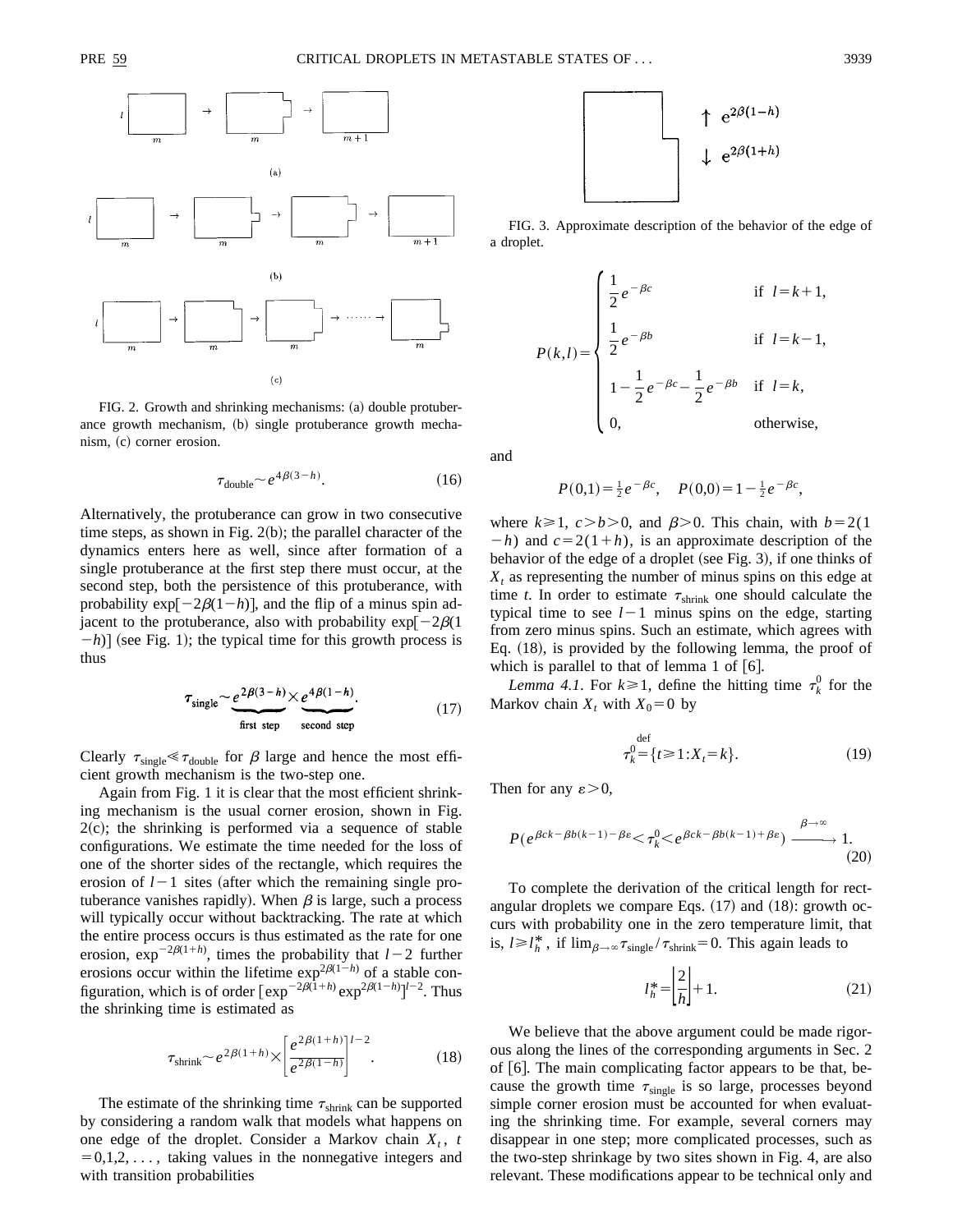

FIG. 4. One mechanism occurring on a time scale faster than  $\tau_{\text{single}}$  and hence relevant for complete treatment of  $\tau_{\text{shrink}}$ .

should not affect the estimate (18) of  $\tau_{\text{shrink}}$ , but we have not carried out a complete analysis.

#### **V. MONTE CARLO RESULTS**

The critical length  $l_h^*$  introduced in the previous section characterizes the behavior of the system in the limit  $\beta \rightarrow \infty$ . In this section we define a critical length  $l_{\beta,h}^*$  at finite  $\beta$  and describe the results of Monte Carlo simulations evaluating  $l_{\beta,h}^*$  numerically for several values of  $\beta$  and *h*. We find that when  $\beta$  is large enough the resulting estimates of  $l_{\beta,h}^*$  are close the theoretical estimate of  $l_h^*$  given in the previous section.

Let  $p_{\beta,h}(l)$  denote the probability that a square droplet of side *l* grows and covers the whole lattice, that is, that in evolving from this initial configuration the system reaches the state  $+1$  before the state  $-1$ . Clearly  $p_{\beta,h}(l)$  is a nondecreasing function of *l* with  $p_{\beta,h}(0)=0$  and  $p_{\beta,h}(L)=1$ , so that the differences

$$
d_{\beta,h}(l) = p_{\beta,h}(l) - p_{\beta,h}(l-1)
$$
 (22)

form a normalized probability distribution. In the limit  $\beta$  $\rightarrow \infty$  (assuming for simplicity that 2/*h* is not an integer),  $p_{\beta,h}$ reduces to a step function,

$$
p_{\infty,h}(l) = \begin{cases} 1, & \text{if } l \ge l_h^*, \\ 0, & \text{if } l < l_h^*, \end{cases} \tag{23}
$$

and  $d_{\beta,h}(l)$  to a unit mass on the critical length  $l_h^*$ . At finite temperature, then, we define the critical length to be the mean of the distribution  $d_{\beta,h}$ :

$$
l_{\beta,h}^* = \sum_l \, l d_{\beta,h}(l). \tag{24}
$$

From (23) it follows that  $l_{\infty,h}^* = l_h^*$ . We note that this approach in the numerical estimate of the critical length is different from that used in  $\lceil 8 \rceil$ .

In the above discussion we have suppressed the dependence of  $p_{\beta,h}$ ,  $d_{\beta,h}$ , and  $l_{\beta,h}^*$  on the lattice size *L*, since for large  $\beta$  and *L* we expect  $l_{\beta,h}^*$  as defined by (24) to be essentially independent of *L*.

We have carried out numerical experiments to estimate the function  $p_{\beta,h}(l)$ , and hence  $l_{\beta,h}^*$ , for  $\beta=0.9,1.1,1.3$  and  $h=0.05,0.1,0.2$ ; we varied *l* over the range of values in which  $p_{\beta,h}(l)$  changes rapidly and made  $N=100$  runs for each value of *l*. For each run, we first prepared our system in a starting configuration characterized by a single square droplet of plus spins of size *l*, placed in a lattice the size *L* of which was chosen large enough to avoid boundary effects. We then followed the evolution of the system and decided, by means of lower and upper cutoffs on the total system magnetization, whether the droplet would ultimately grow or

TABLE I. Estimates of the critical length  $l_{\beta,h}^*$ , with their standard deviations, obtained from Monte Carlo simulations via the procedure described in Sec. V. For  $\beta = \infty$  we give  $l_h^*$  as obtained from Eq.  $(21)$ .

|   |      |                  | ĸ                |                  |          |
|---|------|------------------|------------------|------------------|----------|
|   |      | 0.9              | 11               | 1.3              | $\infty$ |
|   | 0.05 | $38.53 \pm 1.60$ | $40.16 \pm 1.50$ | $40.58 \pm 1.35$ | 41       |
| h | 0.1  | $19.76 \pm 1.13$ | $20.29 \pm 1.20$ | $20.36 \pm 0.92$ | 21       |
|   | 0.2  | $9.96 \pm 0.20$  | $9.96 \pm 0.20$  | $9.98 \pm 0.14$  | 11       |

shrink. We also introduced a cutoff on the total length of each run, chosen as a function of  $\beta$  so that for most runs the fate of the droplet was determined before the cutoff was reached; in the case  $\beta=1.3$ , the highest value of  $\beta$  we have considered, this cutoff was 200 000 iterations. Letting  $G_{\beta,h}(l)$  denote the number of times that the droplet grew and  $S_{\beta,h}(l)$  the number of times that it shrank, and assuming that the fraction of the remaining  $N - G_{\beta,h} - S_{\beta,h}$  cases (in which we did not determine the behavior) in which the droplet would have grown if we had waited long enough is the same as for the cases in which the behavior was determined, we are led to the estimate

$$
p_{\beta,h}(l) = \frac{G_{\beta,h}(l)}{G_{\beta,h}(l) + S_{\beta,h}(l)}.
$$
 (25)

From the estimated values of  $p_{\beta,h}(l)$  we computed the finite-temperature critical length, via Eq.  $(24)$ , and the standard deviation of the distribution  $d_{\beta,h}$ ; the values are recorded in Table I. The results are in very good agreement with our theoretical prediction: when the temperature is lowered, the numerical measure of the critical length tends to the zero-temperature theoretical prediction  $l_h^* = [2/h] + 1$ . We did not consider higher values of  $\beta$  because too long runs would have been needed, but the values we have considered seem to be sufficient to see the zero temperature limit behavior. Note that the standard deviation of the distribution  $d_{\beta,h}(l)$ decreases when  $\beta$  is increased. This good behavior is clearest in the case of small external magnetic field; presumably, higher values of  $\beta$  should be considered at higher *h* to approach the limiting behavior.

We observed that the typical time for growth of the initial square depended strongly on  $\beta$  and  $h$ , but not on  $l$ ; while the typical shrinking time increase sensibly when *l* is increased. This is qualitatively in agreement with theoretical estimates  $(17)$  and  $(18)$ .

### **VI. CONCLUSIONS**

In this paper we have studied the problem of metastable states in probabilistic cellular automata, viewing the latter as the simplest instance of models evolving under parallel dynamics. All detailed work has been focused on a particular case: a two-dimensional model on the square lattice in which the probability of a spin flip at site *x* depends only on the total magnetization of the set of five spins in a cross centered at  $x$  see Eq.  $(1)$ .

We conclude that the general pattern of analysis which has been used for similar models evolving under Glauber